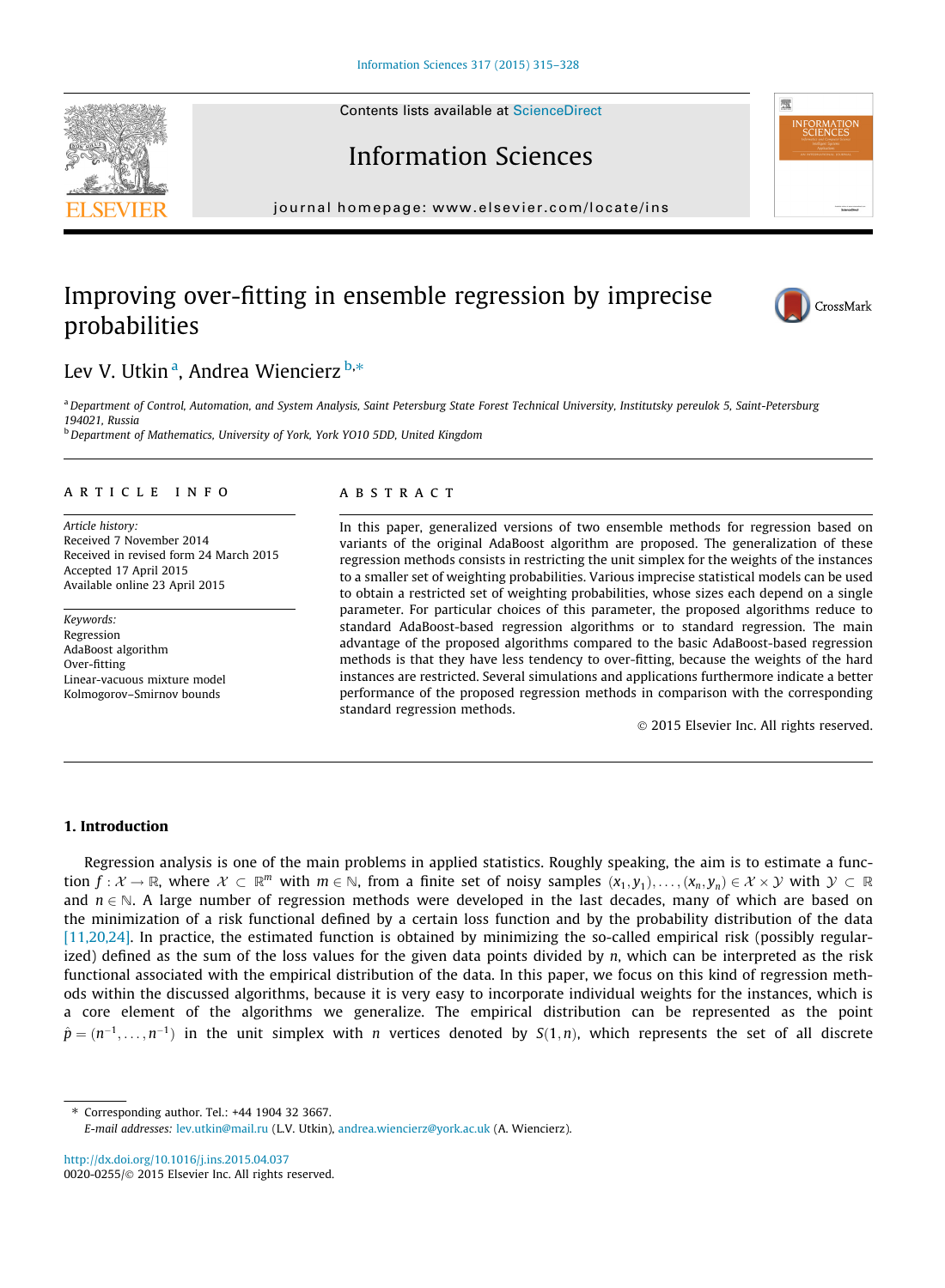probability measures on the  $n$  observations. Hence, weighted estimates can simply be interpreted as minimizers of the risk functional associated with another discrete probability distribution  $p = (p_1, \ldots, p_n)$  of the data, different from the empirical distribution  $\hat{p}$ . A popular technique in regression estimation is the ensemble methodology. The popularity of ensemble methods for regression stems from success of boosting methods for classification, in particular, of the well-known AdaBoost (Adaptive Boosting) algorithm proposed by Freund and Schapire [\[6\]](#page-13-0). AdaBoost is a general purpose boosting algorithm that can be used in conjunction with many different learning algorithms to improve their performance. The basic scheme of the AdaBoost algorithm for classification is the following: Initially, a standard classifier is estimated, assigning identical weights to all examples, then, in each of a previously fixed number of iterations, the weights of all misclassified examples are increased, while the weights of correctly classified examples are decreased, before again computing a classifier accounting for the unequal weights of the instances. In this way, with each step, the classifier focuses more and more on the difficult examples of the training data set, thereby improving the classification accuracy. The final result obtained by AdaBoost is a weighted majority vote of the classifiers of each iteration, which has a better prediction performance than each of the individual classifiers alone.

Several detailed reviews of different kinds of boosting methods were published in the last decade [\[2,5,14–16\]](#page-13-0). One of the first boosting algorithms for regression is the so-called AdaBoost.R2 proposed in Drucker [\[4\],](#page-13-0) where real-valued residuals replace the 0–1 misclassification errors in the evaluation of the estimates. However, the base regression estimates are evaluated by the weighted average of the absolute values of the residuals scaled to  $[0,1]$ , which is a similar error measure to the misclassification rate. Up to the recent years, many more boosting methods for regression were developed, a recent survey is provided in Mendes-Moreira et al. [\[15\]](#page-13-0). In contrast to most of the ensemble-based algorithms using the weighted average of base regression estimates as their final regression functions, Kegl [\[13\]](#page-13-0) analyzed the choice of the weighted median and proposed the corresponding algorithm called MedBoost. Another interesting boosting scheme for regression problems is proposed in Solomatine and Shrestha [\[19\]](#page-13-0), where a threshold value for the residuals is introduced to transform the real-valued errors back to the 0–1 errors, which directly fit into the original AdaBoost scheme. This adaptation of the AdaBoost algorithm is called AdaBoost.RT and its properties were investigated in Shrestha and Solomatine [\[17\]](#page-13-0).

A common feature of these boosting algorithms is that they iteratively search for a discrete probability distribution of the training data such that the regression error is minimized. If the algorithm searches too long or concentrates too much on a few hard-to-learn examples, the problem of over-fitting can occur. There are different approaches to deal with this problem. One possibility is to explicitly use the maximum number of iterations as a regularization parameter and select it optimally, for example, by cross-validation. Another way to regularize ensemble-based boosting algorithms can be derived following the idea of shrinkage proposed for gradient boosting by Friedman [\[8\].](#page-13-0) Shrinkage reduces the learning rate of the algorithm, which means that it shrinks the difference of the regression estimates between two subsequent steps. In the AdaBoost-based regression methods considered here, this idea can be transferred to shrinking the difference of the weights of each instance between two steps or to limiting the maximum size of the weights, thus preventing the algorithm from focusing too much on certain instances. In this paper, we follow this idea but we propose to use imprecise statistical models like the linear-vacuous mixture model or Kolmogorov–Smirnov bounds to restrict the set of weighting probabilities. To modify the boosting algorithms accordingly, we replace the adaption of the instances' weighting probabilities with the updating of weights in the convex linear combination of the extreme points of the restricted set. Thus, we here present a general tool for modifying available boosting algorithms and for constructing a number of new ensemble-based methods less prone to the problem of over-fitting.

In the following two sections, we propose the corresponding modifications of two popular boosting algorithms: AdaBoost.R2 introduced in Drucker [\[4\]](#page-13-0) and AdaBoost.RT proposed in Solomatine and Shrestha [\[19\]](#page-13-0). Section [4](#page-6-0) reviews suitable imprecise probability models to obtain the restricted set of weighting probabilities. Finally, we assess the performance of the modified algorithms by means of synthetic and real data.

#### 2. AdaBoost.R2 and its modification

At first, we modify the AdaBoost.R2 algorithm proposed in Drucker [\[4\].](#page-13-0) The scheme of this boosting algorithm for regression is presented as Algorithm 1. Given a training data set  $Z = \{(x_1, y_1), \ldots, (x_n, y_n)\}\$  and a regression method which is suitable for weighted estimation, the algorithm requires a maximum number of iterations  $T \in \mathbb{N}$  to be chosen a priori. Then, the iteration index  $t$  is set to one and the weighting probabilities  $p_i^{(1)}$  are set to  $n^{-1}$  for all  $i\in\{1,\ldots,n\}.$  (Alternatively, the vector  $p^{(1)}$  could be randomly selected from the unit simplex  $S(1, n)$ .) In each iteration step  $t \in \{1, \ldots, T\}$ , a regression function  $\hat{f}^{(t)}$  is estimated using the weights  $p^{(t)}$ . In contrast to AdaBoost for classification, where the estimated classifiers are evaluated by their average misclassification error, the regression estimates are evaluated on the basis of the absolute residuals  $|y_i - \hat f^{(t)}(x_i)|$ with  $i \in \{1, \ldots, n\}$ . Yet, to obtain an overall error measure similar to the misclassification rate, the absolute residuals are divided by the maximum value  $D^{(t)}$  such that the weighted sum  $\epsilon^{(t)}$  of the normalized residuals  $\hat{e}_1^{(t)},\ldots,\hat{e}_n^{(t)}$  lies in the interval [0, 1]. If  $\epsilon^{(t)} > 0.5$ , we exit the loop and use only the first  $t-1$  regression estimates to determine the final result. In the context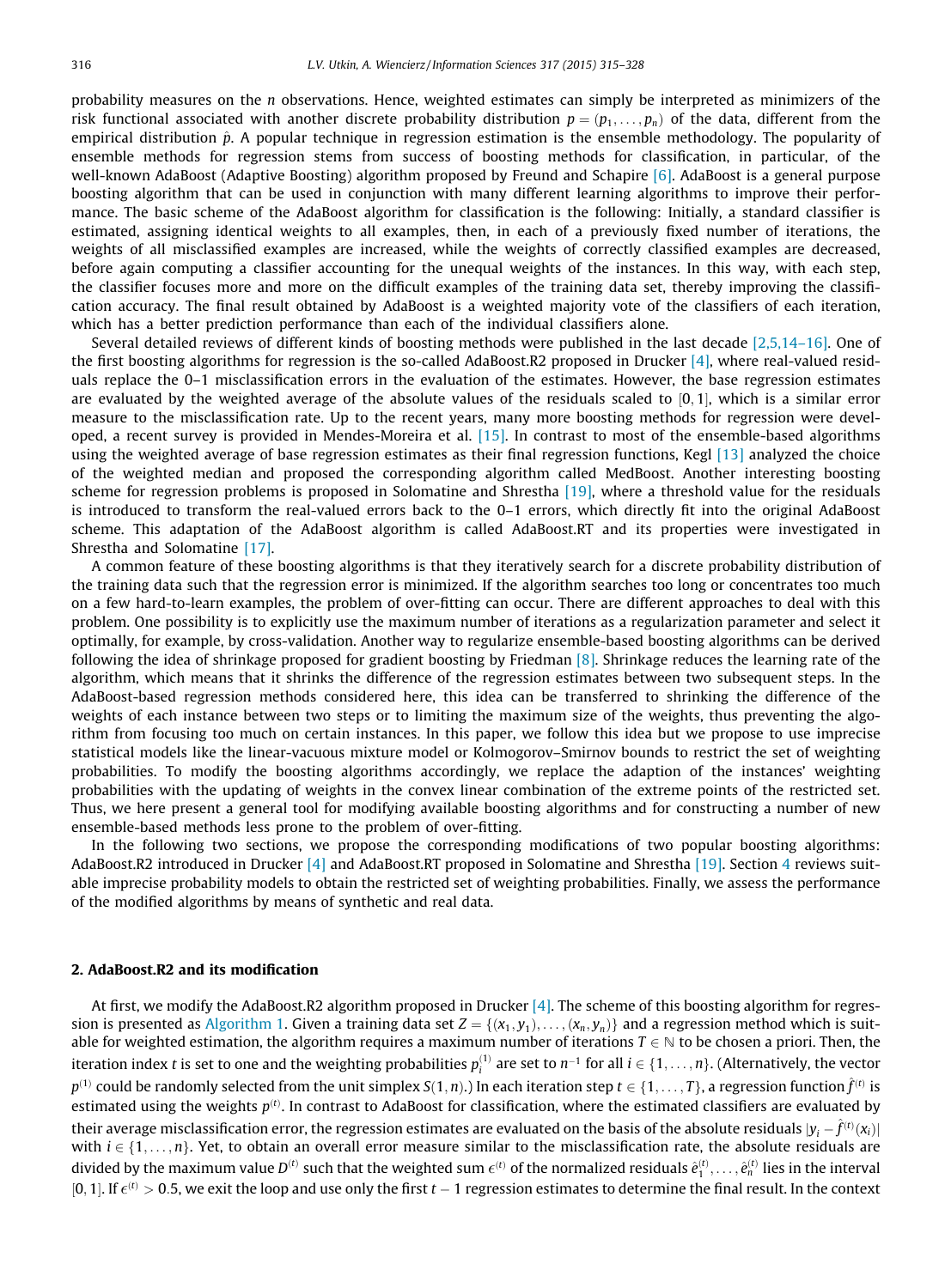### Algorithm 1. AdaBoost.R2.

```
Require: Maximum number of iterations T and training data set Z.
Ensure: \alpha^{(t)} and \hat{f}^{(t)} for all t \in \{1, \dots, T\};
   set t \leftarrow 1 and p^{(t)} \leftarrow (n^{-1}, \ldots, n^{-1});
   repeat
       estimate \hat{f}^{(t)} using weighting probabilities p^{(t)};
       compute D^{(t)} \leftarrow \max_{j \in \{1,\ldots,n\}} |y_j - \hat{f}^{(t)}(x_j)|;compute normalized errors for all i \in \{1, \ldots, n\}:
         \hat{e}_i^{(t)} \leftarrow \frac{|y_i - \hat{f}^{(t)}(x_i)|}{D^{(t)}};calculate the overall error of \hat{f}^{(t)}:
       \epsilon^{(t)} \leftarrow \sum_{i=1}^n p_i^{(t)} \hat{e}_i^{(t)};
       if \epsilon^{(t)} > 0.5 then
          T \leftarrow t - 1;
       end if
       compute contribution of \hat{f}^{(t)} to the final result:
       \alpha^{(t)} \leftarrow \ln\left(\frac{1-\epsilon^{(t)}}{\epsilon^{(t)}}\right);adapt weights for all i \in \{1, \ldots, n\}:
         p_i^{(t+1)} \leftarrow p_i^{(t)} \exp \left(-\alpha^{(t)} \left(1-\hat{e}_i^{(t)}\right)\right);normalize p^{(t+1)} to be a proper probability measure;
      t + +until t > Tnormalize \alpha^{(1)}, \ldots, \alpha^{(T)} such that \sum_{t=1}^{T} \alpha^{(t)} = 1;
    compute regression function \hat{f} \leftarrow \sum_{t=1}^{T} \alpha^{(t)} \hat{f}^{(t)}.
```
of classification this is a sensible stopping criterion, because it means that classifiers with an error rate higher than 50% may not contribute to the combined result. However, in the regression context the usefulness of this stopping criterion is less clear. Here, it corresponds to stopping the iterations when the situation arises, where the average normalized residual is larger than 50% of the maximum absolute residual. If  $\epsilon^{(t)}\leqslant 0.5,$  the overall error is used to determine the contribution  $\alpha^{(t)}$  of the estimated function  $\hat{f}^{(t)}$  in the combined result  $\hat{f}$ . Furthermore, the weighting probabilities of the instances are adapted by the formula:

$$
p_i^{(t+1)} = p_i^{(t)} \exp\left(-\alpha^{(t)} \left(1 - \hat{e}_i^{(t)}\right)\right)
$$

for all  $i \in \{1, \ldots, n\}$ . Thus, the weights of examples with relatively large residuals are increased, while the others are decreased. As the last step within each iteration, we normalize  $(p_1^{(t+1)},\ldots,p_n^{(t+1)})$  to obtain a proper weighting distribution where  $\sum_{i=1}^n p_i^{(t+1)} = 1$ . Finally, when the loop is ended, the  $\alpha^{(1)}, \ldots, \alpha^{(T)}$  are adjusted such that  $\sum_{t=1}^T \alpha^{(t)} = 1$  and the combined result  $\hat{f} = \sum_{t=1}^T \alpha^{(t)} \hat{f}^{(t)}$  is determined.

According to the adaption rule, the distribution of weighting probabilities p can be an arbitrary point in  $S(1, n)$  including its vertices. Indeed, as already shown for the basic AdaBoost algorithm in Freund and Schapire [\[6\],](#page-13-0) the weighting probabilities of the examples tend to concentrate on instances which have large residuals compared with the other data points and may be outliers. Hence, the regression function will be estimated by taking mainly these hard-to-learn examples into account. The obtained estimated function will perform well on these extreme data points but may perform rather poor on other examples. This property is called over-fitting, because the resulting overall fit is too much influenced by a few data points, while the actual functional relation is better reflected by the neglected examples. Therefore, also the out-of-sample prediction performance of such a regression estimate may be very bad.

Let us now consider a set  ${\cal P}$  of probability distributions, which is a subset of the unit simplex, i.e.,  ${\cal P}\, \subset\, S(1,n).$  We assume that  $P$  is convex, more precisely, that it is produced by finitely many linear constraints. This implies that it is totally defined by its r extreme points  $q^{(k)} = \left(q_1^{(k)}, \ldots, q_n^{(k)}\right)$  for all  $k \in \{1, \ldots, r\}$  with  $r \in \mathbb{N}$ . Thus, every probability distribution  $p \in \mathcal{P}$  can be represented as

$$
p=\sum_{k=1}^r\lambda_kq^{(k)},
$$

where  $\lambda = (\lambda_1, \ldots, \lambda_r)$  is a vector of weights such that  $\sum_{k=1}^r \lambda_k = 1$ .

The core idea of the modification of AdaBoost.R2 we propose here is to adapt the weights in  $\lambda$  instead of updating directly p. This does not mean that the weighting distribution p is not updated in the iterations, but it changes only within the set  $\mathcal P$ and through adaption of  $\lambda$ . For the weights  $\lambda_1, \ldots, \lambda_r$  there are no additional restrictions, they move freely in the unit simplex having r vertices denoted by  $S(1, r)$ . Thus, in the scheme of the modified algorithm presented as [Algorithm 2,](#page-3-0) we replace  $p^{(t)}$ with  $\sum_{k=1}^r \lambda_k^{(t)} q^{(k)}$ . Instead of initializing  $p^{(1)}$  with the empirical distribution, we set  $\lambda^{(1)} = (r^{-1}, \ldots, r^{-1})$ . (Alternatively, the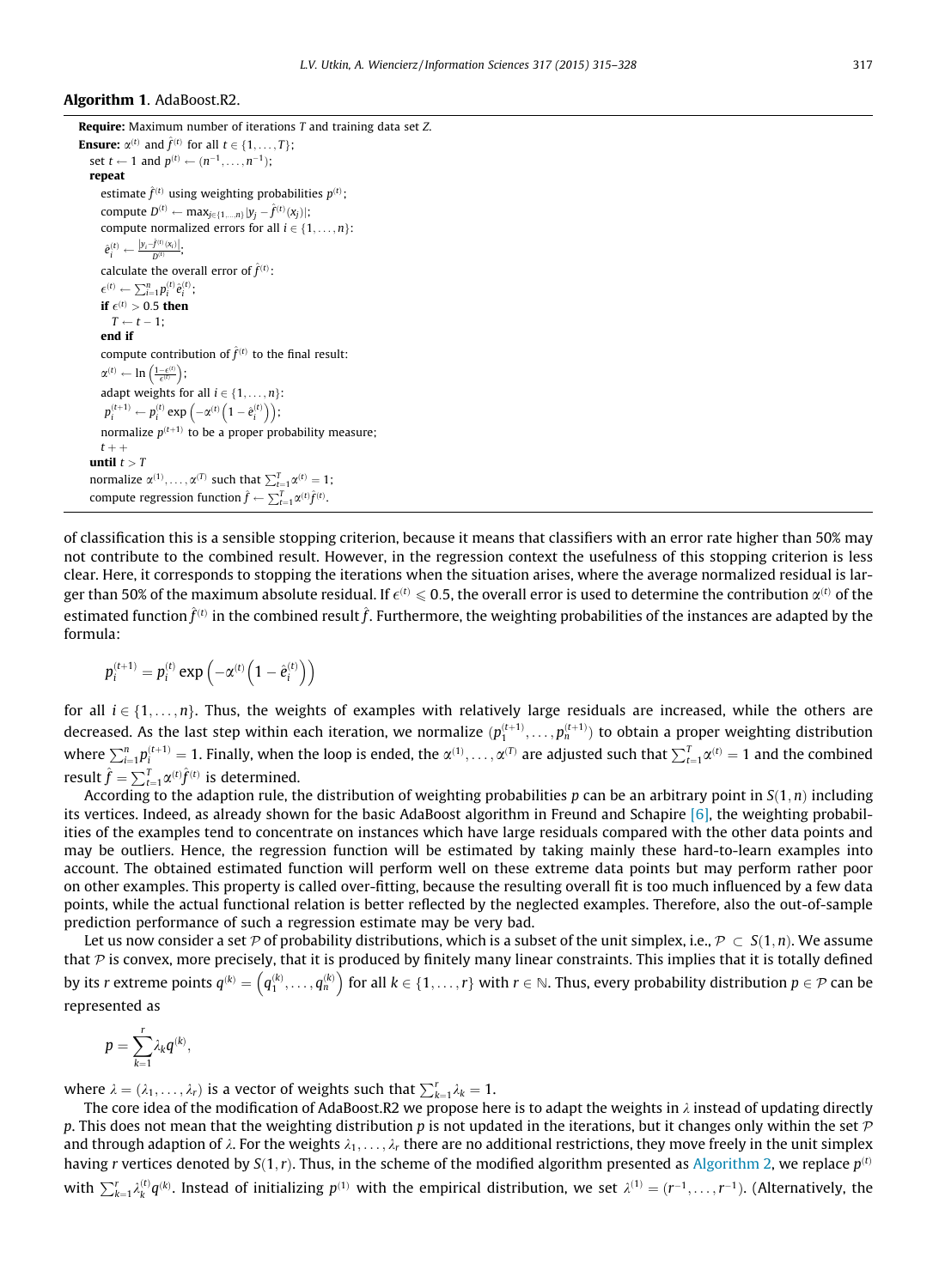<span id="page-3-0"></span>vector  $\lambda^{(1)}$  could be randomly selected from  $S(1,r)$ .) When we substitute  $p^{(t)}$  in the formula of the overall error measure of the tth regression estimate, we obtain the following representation:

$$
\epsilon^{(t)} = \sum_{i=1}^n \hat{e}_i^{(t)} p_i^{(t)} = \sum_{i=1}^n \hat{e}_i^{(t)} \sum_{k=1}^r \lambda_k^{(t)} q_i^{(k)} = \sum_{k=1}^r \lambda_k^{(t)} \hat{e}_k^{(t)},
$$

where  $\hat{e}_k^{(t)}=\sum_{i=1}^n\hat{e}_i^{(t)}q_i^{(k)}$  can be interpreted as the contribution of the kth extreme point to the average normalized residual. It corresponds to the mean value of the normalized residuals with respect to the discrete distribution  $q^{(k)} \in \mathcal{P}$ . Moreover, the above representation unveils a nice characteristic of the proposed modification of the algorithm. In fact, it implies that the n examples are transformed to  $r\geqslant n$  virtual data points (i.e., the extreme points) with associated residuals  $\hat{\epsilon}_k^{(t)}$  and weights  $\lambda_k^{(t)}$ for all  $k \in \{1, \ldots, r\}$ .

Algorithm 2. Imprecise AdaBoost.R2.

**Require:** Maximum number of iterations T, training data set Z and extreme points  $q^{(1)},\ldots,q^{(r)}$  of  $\mathcal{P}$ . **Ensure:**  $\alpha^{(t)}$  and  $\hat{f}^{(t)}$  for all  $t \in \{1, \ldots, T\}$ ; set  $t \leftarrow 1$  and  $\lambda^{(1)} \leftarrow (r^{-1}, \ldots, r^{-1})$ ; repeat compute the vector of weighting probabilities:  $p^{(t)} \leftarrow \sum_{k=1}^r \lambda_k^{(t)} q^{(k)}$ ; estimate  $\hat{f}^{(t)}$  using weighting probabilities  $p^{(t)}$ ; compute  $D^{(t)} \leftarrow \max_{j \in \{1, ..., n\}} \left| y_j - \hat{f}^{(t)}(x_j) \right|$  ; compute normalized errors for all  $i \in \{1, \ldots, n\}$ :  $\hat{e}_i^{(t)} \leftarrow \frac{|y_i-\hat{f}^{(t)}(x_i)|}{D^{(t)}};$ compute error portions for all  $k \in \{1, \ldots, r\}$ :  $\hat{\epsilon}_k^{(t)} \leftarrow \sum_{i=1}^n \hat{e}_i^{(t)} q_i^{(k)}$ ; calculate the overall error of  $\hat{f}^{(t)}$ :  $\epsilon^{(t)} \leftarrow \sum_{k=1}^r \lambda_k^{(t)} \hat{\varepsilon}_k^{(t)}$ ; if  $\epsilon^{(t)} > 0.5$  then  $T \leftarrow t - 1$ ; end if compute contribution of  $\hat{f}^{(t)}$  to the final result:  $\alpha^{(t)} \leftarrow \ln \left( \frac{1-\epsilon^{(t)}}{\epsilon^{(t)}} \right);$ adapt weights for all  $k \in \{1, \ldots, r\}$ :  $\lambda_k^{(t+1)} \leftarrow \lambda_k^{(t)} \exp \left(-\alpha^{(t)} \left(1 - \hat{\varepsilon}_k^{(t)} \right)\right)$  $\left(-\alpha^{(t)}\left(1-\hat{\varepsilon}_{k}^{(t)}\right)\right);$ normalize  $\lambda^{(t+1)}$  such that  $\sum_{k=1}^{r} \lambda_k^{(t+1)} = 1$ ;  $t + +$ until  $t > T$ normalize  $\alpha^{(1)}, \ldots, \alpha^{(T)}$  such that  $\sum_{t=1}^{T} \alpha^{(t)} = 1$ ; compute regression function  $\hat{f} \leftarrow \sum_{t=1}^{T} \alpha^{(t)} \hat{f}^{(t)}$ .

From this interpretation, it is straightforward to derive the updating rule to obtain the weights  $\lambda_1^{(t+1)},\ldots,\lambda_r^{(t+1)}.$  In the same way as the weighting probabilities of the data are adapted in Algorithm 1, we increase the weights of those extreme points with large errors  $\hat{e}_k^{(t)}$  and vice versa. Hence, we simply adapt the updating rule given in AdaBoost.R2 and update the weights of the extreme points by

$$
\lambda_k^{(t+1)} = \lambda_k^{(t)} \, exp \left( - \alpha^{(t)} \Big( 1 - \hat{\epsilon}_k^{(t)} \Big) \right)
$$

for all  $k \in \{1,\ldots,r\}$ . The  $\lambda_1^{(t+1)},\ldots,\lambda_r^{(t+1)}$  are also normalized to fulfill the condition  $\sum_{k=1}^r \lambda_k^{(t+1)} = 1$ . Note that the obtained weighting probability distribution  $p^{(t+1)}$  again belongs to the set P because it is a convex linear combination of the corresponding extreme points.

Let us now consider the special case where we do not have additional information, and thus,  $P = S(1, n)$ . In this case, there are  $r = n$  extreme points corresponding to the vertices of the unit simplex, e.g., for  $k = 1$  we have  $q^{(1)} = (1, 0, \ldots, 0)$ . Then,  $p^{(t)} = \left( \begin{smallmatrix} \lambda_1^{(t)}, \dots, \lambda_n^{(t)} \end{smallmatrix} \right)$  $(\lambda_1^{(t)}, \ldots, \lambda_n^{(t)})$  and the kth extreme point mean error  $\hat{e}_k^{(t)} = \hat{e}_k^{(t)}$  for all  $t \in \{1, \ldots, T\}$ . Hence, we get the following updated weights for all  $k \in \{1, \ldots, n\}$ :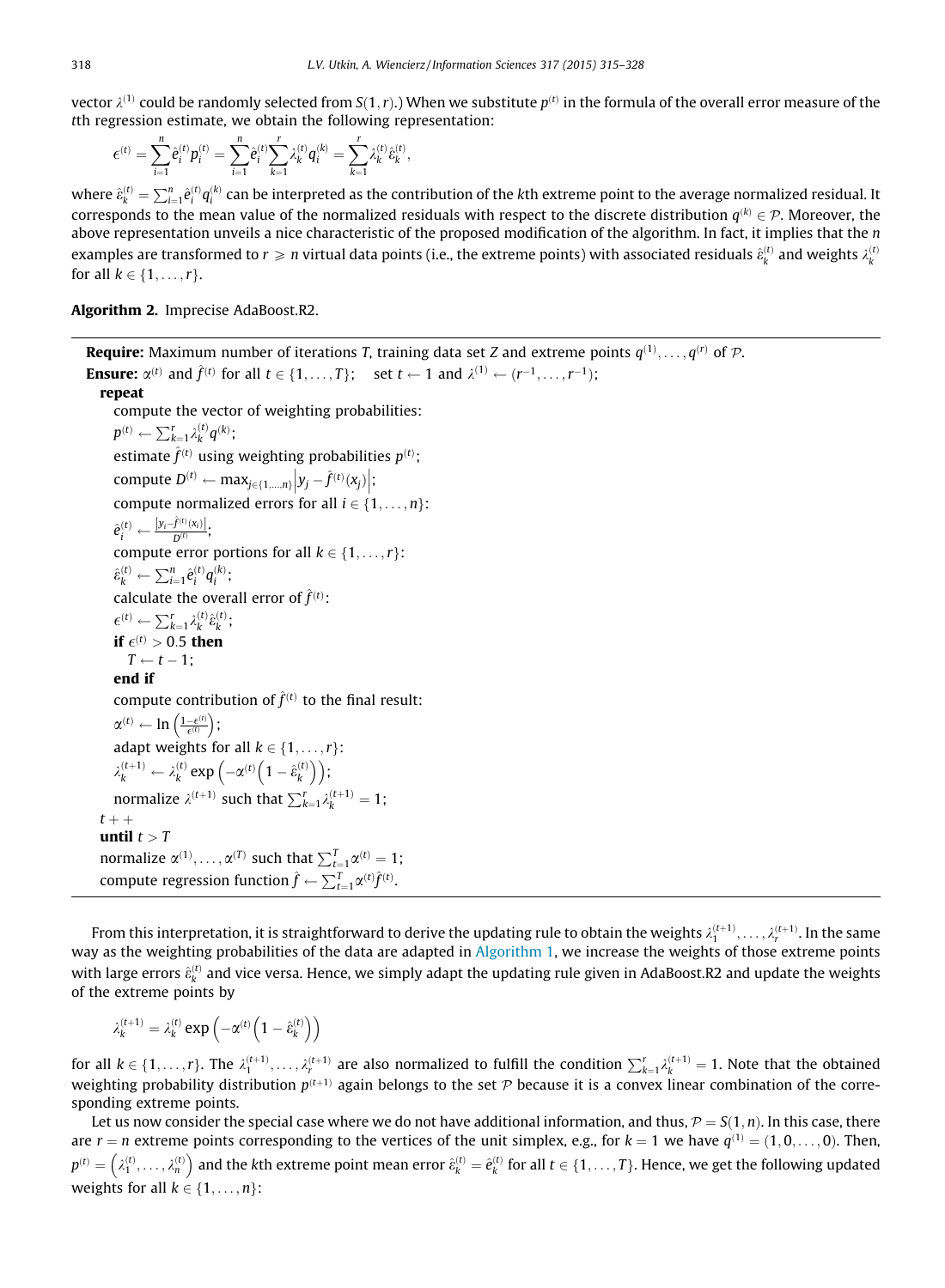$$
\lambda_k^{(t+1)}=p_k^{(t)}\exp\left(-\alpha^{(t)}\Big(1-\hat{e}_k^{(t)}\Big)\right)=p_k^{(t+1)},
$$

which coincide with those obtained in AdaBoost.R2. This implies that the proposed algorithm is a generalization of the standard AdaBoost.R2 and covers it as the special case where the set of weighting probabilities is not restricted.

The proposed Imprecise AdaBoost.R2 algorithm has several positive features in comparison with the standard AdaBoost.R2. As the number of extreme points of  $P$  is always larger than or equal to the number of examples, the modified algorithm can have a larger number of parameters to adjust. In this case, the weighting probabilities can be adapted in finer steps within the set  $\cal P$ . Furthermore, when we have only a few examples, the overall errors  $\epsilon^{(t)}$  of the  $\hat f^{(t)}$  with  $t\in\{1,\ldots,T\}$ can only be determined with much uncertainty due to the high variance of the estimates. As a result, the weights may change very quickly and the algorithm may become unstable. The proposed modification of the AdaBoost.R2 algorithm is less affected by this problem if  $P$  is a proper subset of  $S(1, n)$ , because in this case the weights cannot be too large and hence neither the differences between the weighting probabilities of an instance in two subsequent iteration steps. Finally, any set of discrete probabilities defined by linear constraints can be used in the algorithm. This allows to introduce any prior information of this kind about the training data. In Section [4,](#page-6-0) we discuss a selection of imprecise statistical models to derive  $P$ , but in principle it can be any convex subset of  $S(1,n)$ . Moreover, it is possible to further generalize the proposed Imprecise AdaBoost.R2 algorithm and allow the set  $P$  to be changed in every iteration step according to some rule, for instance, by means of generalized Bayesian updating.

# 3. Threshold AdaBoost algorithm and its modification

In this section, we consider the AdaBoost.RT algorithm introduced in Solomatine and Shrestha [\[19\].](#page-13-0) This algorithm is based on the idea that the training examples can be classified into two classes by comparing the accuracy of the predicted values with a predefined relative error threshold. Then, the evaluation of the regression estimates  $\hat{f}^{(t)}$  within the iterated loop of the algorithm can be done on the basis of the average misclassification error like in the basic AdaBoost algorithm for binary classification. Algorithm 3 outlines the scheme of the AdaBoost.RT algorithm.

# Algorithm 3. AdaBoost.RT

```
Require: Maximum number of iterations T, training data set Z, threshold \tau and power coefficient l.
Ensure: \alpha^{(t)}, \beta^{(t)} and \hat{f}^{(t)} for all t \in \{1, \ldots, T\};
   set t \leftarrow 1 and p^{(t)} \leftarrow (n^{-1}, \dots, n^{-1});
   repeat
       estimate \hat{f}^{(t)} using weighting probabilities p^{(t)};
      compute relative errors for all i \in \{1, \ldots, n\}:
       \hat{e}^{(t)}_i \leftarrow \left| \frac{y_i - \hat{f}^{(t)}(x_i)}{y_i} \right|\begin{array}{c} \n\end{array}

;
       calculate the overall error rate of \hat{f}^{(t)}:
       \epsilon^{(t)} \leftarrow \sum_{\{i:\hat{e}_i^{(t)} > \tau\}} p_i^{(t)};compute \beta^{(t)} \leftarrow (\epsilon^{(t)})^l;
       compute contribution of \hat{f}^{(t)} to the final result:
       \alpha^{(t)} \leftarrow -\ln\left(\beta^{(t)}\right);adapt weights for all i \in \{1, \ldots, n\} by:
       if \hat{e}^{(t)}_i \leqslant \tau then
            p_i^{(t+1)} \leftarrow p_i^{(t)} \beta^{(t)};
      else
           p_i^{(t+1)} \leftarrow p_i^{(t)};
       end if
       normalize p^{(t+1)} to be a proper probability measure;
      t + +until t > Tnormalize \alpha^{(1)}, \ldots, \alpha^{(T)} such that \sum_{t=1}^{T} \alpha^{(t)} = 1;
    compute regression function \hat{f} \leftarrow \sum_{t=1}^T \alpha^{(t)} \hat{f}^{(t)}.
```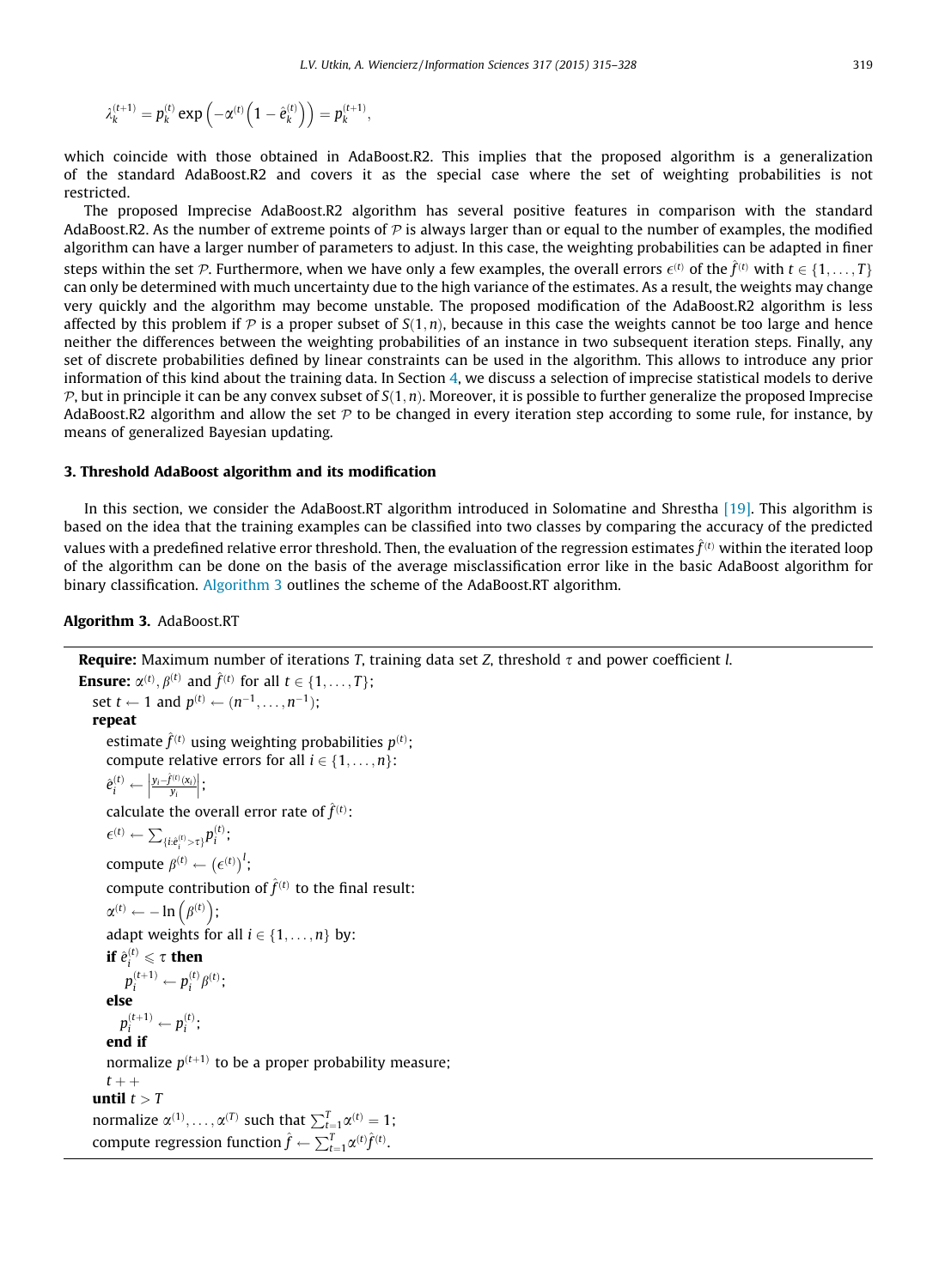<span id="page-5-0"></span>In contrast to the normalized absolute residuals of AdaBoost.R2, here the regression errors  $\hat{e}_1^{(t)},\ldots,\hat{e}_n^{(t)}$  are given by the absolute values of the relative residuals, for each  $t \in \{1, \ldots, T\}$ . These residuals are compared to a threshold value  $\tau \in \mathbb{R}_{>0}$ . The corresponding examples are considered as misclassified if their residual exceeds  $\tau$  and as correctly classified otherwise. Thus, as in AdaBoost for classification, each estimated function  $\hat{f}^{(t)}$  is evaluated by its overall misclassification rate  $\epsilon^{(t)} = \sum_{\{i:\hat{e}_i^{(t)} > \tau\}} p_i^{(t)}$ . Furthermore, the weights are updated according to a rule depending on  $\tau$ . The weights associated with examples with small relative residuals are decreased, while those of the examples considered as misclassified remain constant. By normalizing  $p_1^{(t+1)},\ldots,p_n^{(t+1)}$  to obtain a probability distribution, the weighting probabilities of the misclassified examples are, in fact, increased.

An important feature of the algorithm is that it does not stop when the overall error rate  $\epsilon^{(t)}$  is greater than 0.5. In AdaBoost.RT it is not necessary to explicitly state a stopping criterion, because the computation scheme for the weights  $\alpha^{(t)}$  of the regression estimates in the combined result implies that poor estimates are almost neglected and vice versa. That is, if  $\epsilon^{(t)}$  is high, so is  $\beta^{(t)}=\left(\epsilon^{(t)}\right)^l$  for some  $l\in\mathbb{N}$ , and thus,  $\alpha^{(t)}=-\ln(\beta^{(t)})$  will be very small compared to better estimates of other iterations. In Shrestha and Solomatine [\[17\]](#page-13-0) it is also argued that even if  $\epsilon^{(t)} > 0.5$  for some of the estimates in the ensemble, the final output of the ensemble-based algorithm is better than that of a single regression estimate. That is why AdaBoost.RT does not have a stopping rule like the AdaBoost.R2 algorithm, although it would fit the framework of this algorithm very well, as the evaluation is based on a pseudo misclassification error rate.

#### Algorithm 4. Imprecise AdaBoost.RT

```
Require: Maximum number of iterations T, training data set Z, threshold \tau, power coefficient l and extreme points
     q^{(1)}, \ldots, q^{(r)} of \mathcal{P}.
Ensure: \alpha^{(t)}, \beta^{(t)} and \hat{f}^{(t)} for all t \in \{1, \ldots, T\};
    set t \leftarrow 1 and \lambda^{(1)} \leftarrow (r^{-1}, \dots, r^{-1}):
    repeat
        compute the vector of weighting probabilities:
        p^{(t)} \leftarrow \sum_{k=1}^r \lambda_k^{(t)} q^{(k)};
        estimate \hat{f}^{(t)} using weighting probabilities p^{(t)};
       compute relative errors for all i \in \{1, \ldots, n\}:
        \hat{e}_i^{(t)} \leftarrow \left| \frac{y_i - \hat{f}^{(t)}(x_i)}{y_i} \right|\frac{1}{2}

;
       compute error portions for all k \in \{1, \ldots, r\}:
        \hat{\varepsilon}_k^{(t)} \leftarrow \sum_{i=1}^n \hat{e}_i^{(t)} q_i^{(k)};
        calculate the overall error rate of \hat{f}^{(t)}:
        \epsilon^{(t)} \leftarrow \sum_{\{k:\hat{\epsilon}^{(t)}_k > \tau\}} \lambda^{(t)}_k;
        compute \beta^{(t)} \leftarrow (\epsilon^{(t)})^l;
        compute contribution of \hat{f}^{(t)} to the final result:
        \alpha^{(t)} \leftarrow -\ln\left(\beta^{(t)}\right);adapt weights for all k \in \{1, \ldots, r\} by:
        if \hat{\varepsilon}^{(t)}_k \leqslant \tau then
            \lambda_k^{(t+1)} \leftarrow \lambda_k^{(t)} \beta^{(t)};
       else
            \lambda_k^{(t+1)} \leftarrow \lambda_k^{(t)};
        end if
        normalize \lambda^{(t+1)} such that \sum_{k=1}^{r} \lambda_k^{(t+1)} = 1;
       t + +until t > Tnormalize \alpha^{(1)}, \ldots, \alpha^{(T)} such that \sum_{t=1}^{T} \alpha^{(t)} = 1;
    compute regression function \hat{f} \leftarrow \sum_{t=1}^{T} \alpha^{(t)} \hat{f}^{(t)}.
```
In spite of the virtues of AdaBoost.RT, it has the shortcoming that the threshold must be selected a priori, because the performance of the algorithm is sensitive to  $\tau$ . If  $\tau$  is too low, then it is generally very difficult to get a sufficient number of correctly predicted examples. Furthermore, the standard AdaBoost.RT algorithm has the same tendency to over-fitting as the AdaBoost.R2 algorithm due to the too large set of weighting probabilities. In order to overcome this disadvantage,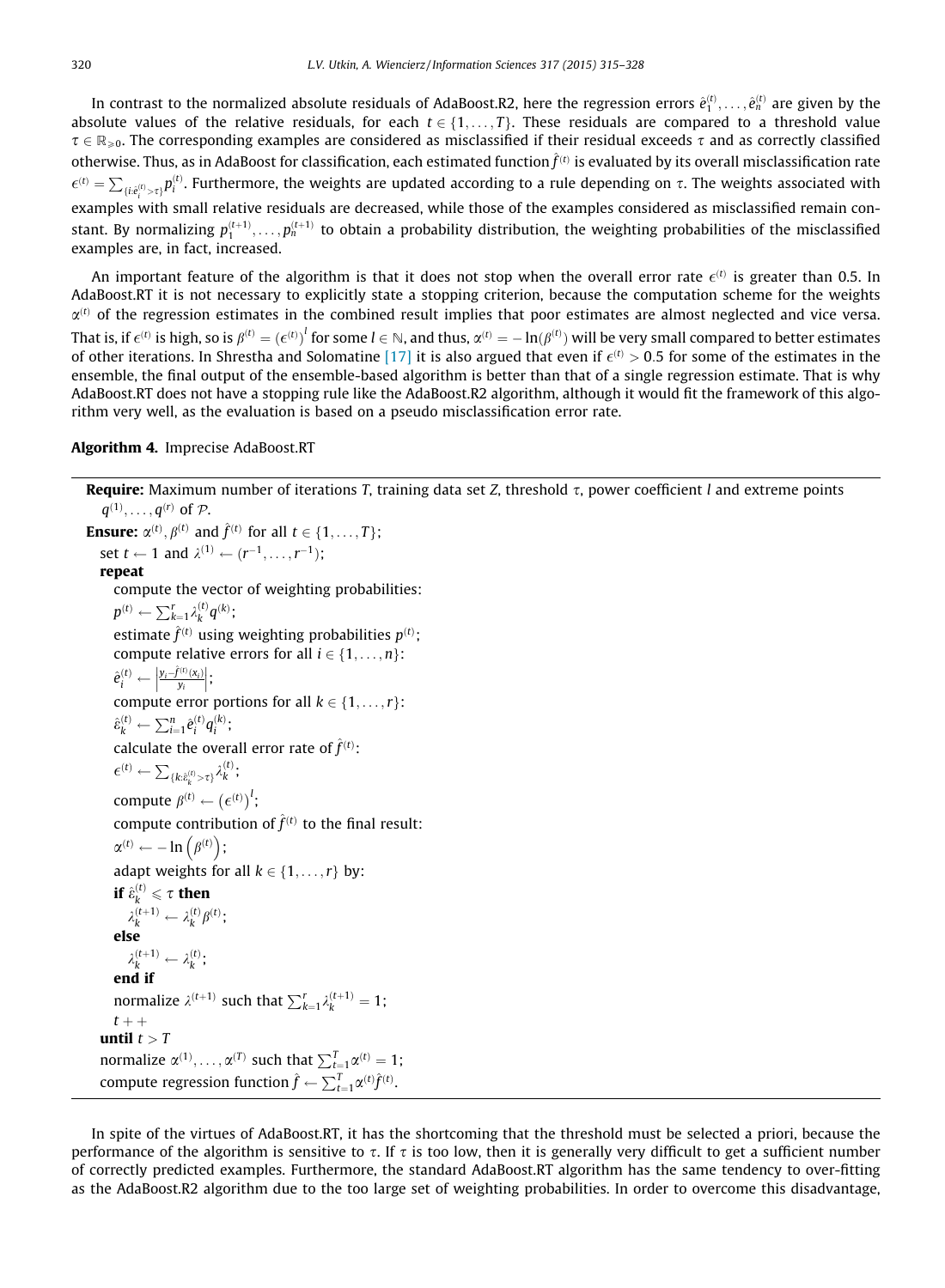<span id="page-6-0"></span>we propose a modified version of AdaBoost.RT where the set of weighting probabilities is restricted to the convex set  $P$  with extreme points  $q^{(k)} = (q_1^{(k)}, \ldots, q_n^{(k)})$  with  $k \in \{1, \ldots, r\}$ . The scheme of the modified AdaBoost.RT is presented as [Algorithm 4](#page-5-0). Again, we can interpret the proposed modification as replacing the n training data with r virtual examples (i.e., the extreme points of  $\mathcal{P}$ ) with residuals  $\hat{\epsilon}^{(t)}_k$  and weights  $\lambda_k$  for all  $k \in \{1,\ldots,r\}$ . Then, the overall error rates  $\epsilon^{(t)}$  are obtained as  $\sum_{\{k:\hat{\pmb{\varepsilon}}^{(t)}_k > \tau\}} \lambda^{(t)}_k$ .

Let us again consider the special case without additional information about the weighting probabilities, and thus,  $\mathcal{P} = S(1,n)$  with  $r = n$  vertices. Then, for all  $t \in \{1,\ldots,T\}$  we obtain  $p^{(t)} = \left(\lambda_1^{(t)},\ldots,\lambda_n^{(t)}\right)$  $\left(\lambda_1^{(t)},\ldots,\lambda_n^{(t)}\right)$  and  $\lambda_k^{(t+1)} = p_k^{(t+1)}$  for all  $k \in \{1,\ldots,n\},$  while the kth extreme point mean error is given by  $\hat{e}_k^{(t)} = \hat{e}_k^{(t)}$  and  $\epsilon^{(t)} = \sum_{k:\hat{e}_k^{(t)} > \tau} p_k^{(t)}.$  Hence, also the standard AdaBoost.RT algorithm is a special case of its here proposed modification.

#### 4. Imprecise statistical models

In this section, we briefly review a selection of imprecise statistical models that can be used to determine the set of weighting probabilities  $\mathcal{P}\subset S(1,n).$  In particular, we consider three different imprecise neighborhood models around the empirical distribution  $\hat{p}$  of the training data and one statistical approach derived from the Kolmogorov–Smirnov test. Every imprecise neighborhood model is characterized by a parameter  $v$ , which in some case can be interpreted as the (subjective) probability that the elicited probability distribution  $p$  is incorrect or as the size of possible errors in  $p$ . The size of the Kolmogorov–Smirnov-based set of weighting probabilities is determined by the coverage level  $\gamma$ .

#### 4.1. The linear-vacuous mixture model

The linear-vacuous mixture or imprecise *v*-contaminated models produce the set  $\mathcal{P}(v, p)$  of probabilities  $\pi = (\pi_1, \ldots, \pi_n)$ such that  $\pi_i = (1 - v)p_i + vb_i$  for some  $v \in [0, 1]$  and for all  $i \in \{1, \ldots, n\}$ , where  $p = (p_1, \ldots, p_n)$  is the elicited probability distribution and  $(b_1, \ldots, b_n)$  can be any probability distribution in  $S(1, n)$  [\[25, Sections 2.9.2 and 3.3.5\]](#page-13-0). The set  $\mathcal{P}(v, p)$  is a convex subset of the unit simplex; it coincides with  $S(1,n)$  when  $v = 1$ , while  $P(v, p) = \{p\}$  if  $v = 0$ . For  $p = \hat{p} = (n^{-1}, \ldots, n^{-1})$ , the set  $\mathcal{P}(v, \hat{p})$  has  $r = n$  extreme points  $q_k \in S(1, n)$  with  $k \in \{1, \ldots, n\}$ , which are all of the same form: the kth element is given by  $(1 - v)n^{-1} + v$  and the other  $n - 1$  elements are equal to  $(1 - v)n^{-1}$ . For example, the extreme point  $q_2$  is given by

$$
q_2=\bigg(\frac{1-\nu}{n},\frac{1-\nu}{n}+\nu,\ldots,\frac{1-\nu}{n}\bigg).
$$

#### 4.2. The pari-mutuel model

Another imprecise neighborhood model is the imprecise pari-mutuel model [\[25, Sections 2.9.3 and 3.3.5\],](#page-13-0) for which the set of probability distributions is defined as

$$
\mathcal{P}_P(\nu,p)=\{\pi\in S(1,n):\pi_i\leqslant (1+\nu)p_i\,\,\forall\,\,i\in\{1,\ldots,n\}\},
$$

where  $v \in [0, +\infty)$  and  $p = (p_1, \ldots, p_n)$  is the elicited distribution. The set  $\mathcal{P}_p(v, p)$  consists of all probability distributions  $\pi$ such that the weighting probabilities of the  $n$  atomic events do not exceed a constant multiple of the probabilities given by the distribution p. Lower and upper probabilities of the ith point are given by max  $\{0, (1 + v)p_i - v\}$  and  $\min\{(1 + v)p_i, 1\}$ , respectively. The difference between the upper and lower probabilities is v, as long as p<sub>i</sub> is far enough from 0 or 1 and  $\nu$  is not too large.

When we consider the empirical distribution  $\hat{p} = (n^{-1}, \ldots, n^{-1})$  as the elicited distribution, the extreme points of the set  $\mathcal{P}_P(\nu, \hat{p})$  depend on the chosen parameter v as expressed in the following proposition.

**Proposition 1.** Let  $z_1, \ldots, z_n$  with  $n \in \mathbb{N}$  be a set of univariate data and let  $\mathcal{P}_P(v, \hat{p})$  be the set of probabilities according to a pari-mutuel neighborhood model around the empirical distribution  $\hat{p} = (n^{-1}, \ldots, n^{-1})$  of the data for some  $v \in [0, +\infty)$ .

- (1) If  $v \leqslant (n-1)^{-1}$ , then the set  $\mathcal{P}_P(v,\hat{p})$  has  $r = n$  extreme points  $q_k \in S(1,n)$  with  $k \in \{1,\ldots,n\}$ , which are of the following form: the kth element is given by  $(1 + v)n^{-1} - v$  and the other  $n - 1$  elements are equal to  $(1 + v)n^{-1}$ .  $\left\langle n\right\rangle$
- (2) If  $(n 1)^{-1} < v < (n 1)$ , then the set  $\mathcal{P}_P(v, \hat{p})$  has  $r = s \binom{n}{s}$ extreme points, where  $s \in \mathbb{N}$  and it is defined by the inequality

$$
\frac{1}{n-s+1} \leqslant \frac{1+\nu}{n} \leqslant \frac{1}{n-s}.
$$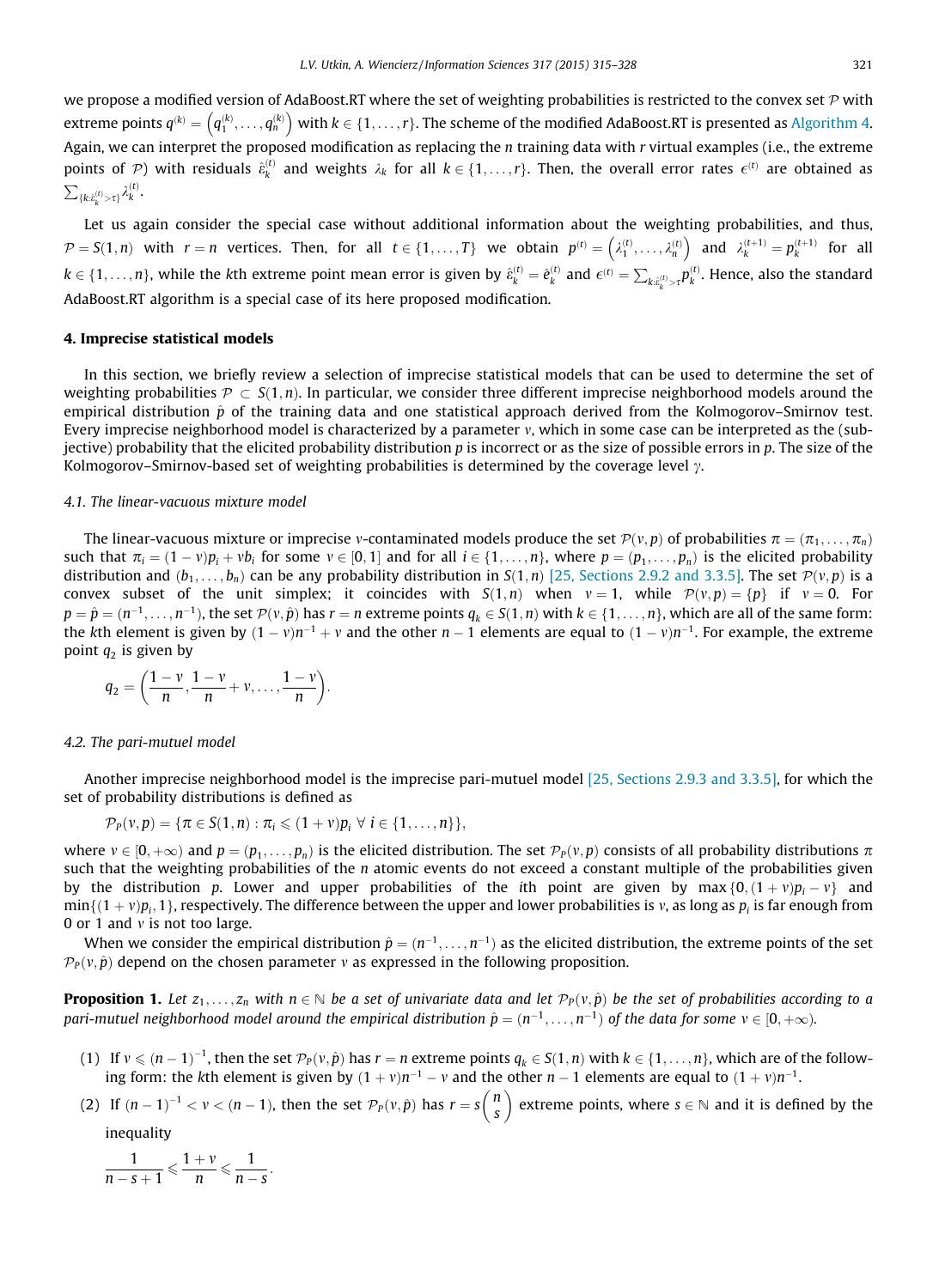The extreme points have the same form:  $n - s$  elements have value  $(1 + v)n^{-1}$ , there is one element given by  $1 - (n - s)(1 + v)n^{-1}$ , and the other s – 1 elements are equal to zero.

(3) If  $v \geqslant (n - 1)$ , then  $\mathcal{P}_p(v, \hat{p}) = S(1, n)$ .

The third part of this proposition is obvious, because in this case the upper probabilities of all points are equal to one. The proofs of parts (1) and (2) can be found in Utkin [\[22, Propositions 1 and 3\]](#page-13-0). In fact, the set  $\mathcal{P}_P(v, \hat{p})$  can also be obtained from  $\mathcal{P}(v', \hat{p})$  by reflection about the point p, when v' and v are appropriately chosen.

# 4.3. The constant odds-ratio model

The third imprecise neighborhood model we consider is the so-called constant odds-ratio  $(\pi, v)$  model [\[25, Sections 2.9.4](#page-13-0)] [and 3.3.5\]](#page-13-0). For this model, the set of probability distributions defined as the neighborhood of a given distribution  $p$  is

$$
\mathcal{P}_C(v,p) = \left\{ \pi \in S(1,n) : \frac{\pi_i}{\pi_j} \geqslant (1-v)\frac{p_i}{p_j} \ \forall \ i,j \in \{1,\ldots,n\} \right\}.
$$

Here, for all  $i \in \{1,\ldots,n\}$ , the probabilities  $\pi_i > 0$  because otherwise  $\mathcal{P}_C(v,p)$  is not well-defined. This implies that  $v \in [0,1)$ . Under the constant odds-ratio model, the lower and upper weighting probabilities of the ith atomic event are given by

$$
\underline{\pi_i} = \frac{(1-\nu)p_i}{1-\nu p_i} \quad \text{and} \quad \overline{\pi_i} = \frac{p_i}{1-\nu(1-p_i)}.
$$

According to Walley [\[25, Section 2.9.4.\]](#page-13-0), this model is particularly convenient for statistical applications because its shape is not changed by conditioning or statistical updating.

When we take the empirical distribution of the training data  $\hat{p} = (n^{-1}, \ldots, n^{-1})$  as the probability distribution of interest, the corresponding set  $\mathcal{P}_c(v, \hat{p})$  has 2n extreme points  $q_k \in S(1,n)$  with  $k \in \{1, \ldots, 2n\}$ . As shown in Utkin [\[22, Proposition 4\],](#page-13-0) the first n points are such that the element  $(n(1-v)+v)^{-1}$  is located at the kth position, while the other  $n-1$  elements have value  $(1 - v)(n(1 - v) + v)^{-1}$ , e.g.,

$$
q_1 = \left(\frac{1}{n(1-\nu)+\nu}, \frac{1-\nu}{n(1-\nu)+\nu}, \ldots, \frac{1-\nu}{n(1-\nu)+\nu}\right).
$$

The other n extreme points have at the kth position the element  $(1-v)(n-v)^{-1}$  and  $(n-v)^{-1}$  at the remaining positions, e.g., for  $k = 2n - 1$  it is

$$
q_{2n-1}=\bigg(\frac{1}{n-\nu},\ldots,\frac{1-\nu}{n-\nu},\frac{1}{n-\nu}\bigg).
$$

#### 4.4. Kolmogorov–Smirnov bounds

A statistical approach to constructing bounds for the set of weighting probabilities can be derived from confidence bounds for the probability distribution of the data. Such confidence bounds can be obtained by inverting the so-called Kolmogorov–Smirnov test.

Let F denote the cumulative distribution function associated with the unknown probability measure P of some univariate data  $z_1,\ldots,z_n\in\mathcal{Z}\subset\mathbb{R}$ , with  $n\in\mathbb{N}$ , and let  $F_n$  be the associated empirical cumulative distribution function. The Kolmogorov–Smirnov test is a nonparametric test for the null hypothesis that  $z_1, \ldots, z_n$  were generated by some particular distribution  $F_0$ . As test statistic the supremum vertical distance of  $\hat{F}_n$  and  $F_0$  is considered. It can be shown that the distribution of this test statistic under the null hypothesis is independent of  $F_0$ . The quantiles  $k_{n,1}$ , of the test distribution are available in tables for a certain range of sample sizes and some different test levels  $\gamma \in (0,1)$ . For large n, the quantiles can be approximated by a simple formula. The null hypothesis is rejected at level  $\gamma \ge P_{F_0}(\|\hat{F}_n - F_0\|_{\infty} > k_{n,1-\gamma})$  if the observed supremum distance given by

$$
\max_{1,\dots,n} \, \max\bigg\{\frac{i}{n} - F_0(z_{(i)}), F_0(z_{(i)}) - \frac{i-1}{n}\bigg\},\,
$$

where  $z_{(1)} \leq z_{(2)} \leq \ldots \leq z_{(n)}$  are the ordered observations, is larger than  $k_{n,1-y}$ . By considering all distribution functions such that the test does not reject the null hypothesis at the chosen  $\gamma$ , we obtain a  $1 - \gamma$  confidence band for F which is of the form

$$
C_{1-\gamma} = \{F': \underline{F}_n(z) \leqslant F'(z) \leqslant \overline{F}_n(z) \,\,\forall z\},
$$

where for all  $z \in \mathcal{Z}$ 

$$
\underline{F}_n(z) = \max \left\{ \widehat{F}_n(z) - k_{n,1-\gamma}, 0 \right\} \text{ and}
$$
  

$$
\overline{F}_n(z) = \min \left\{ \widehat{F}_n(z) + k_{n,1-\gamma}, 1 \right\}.
$$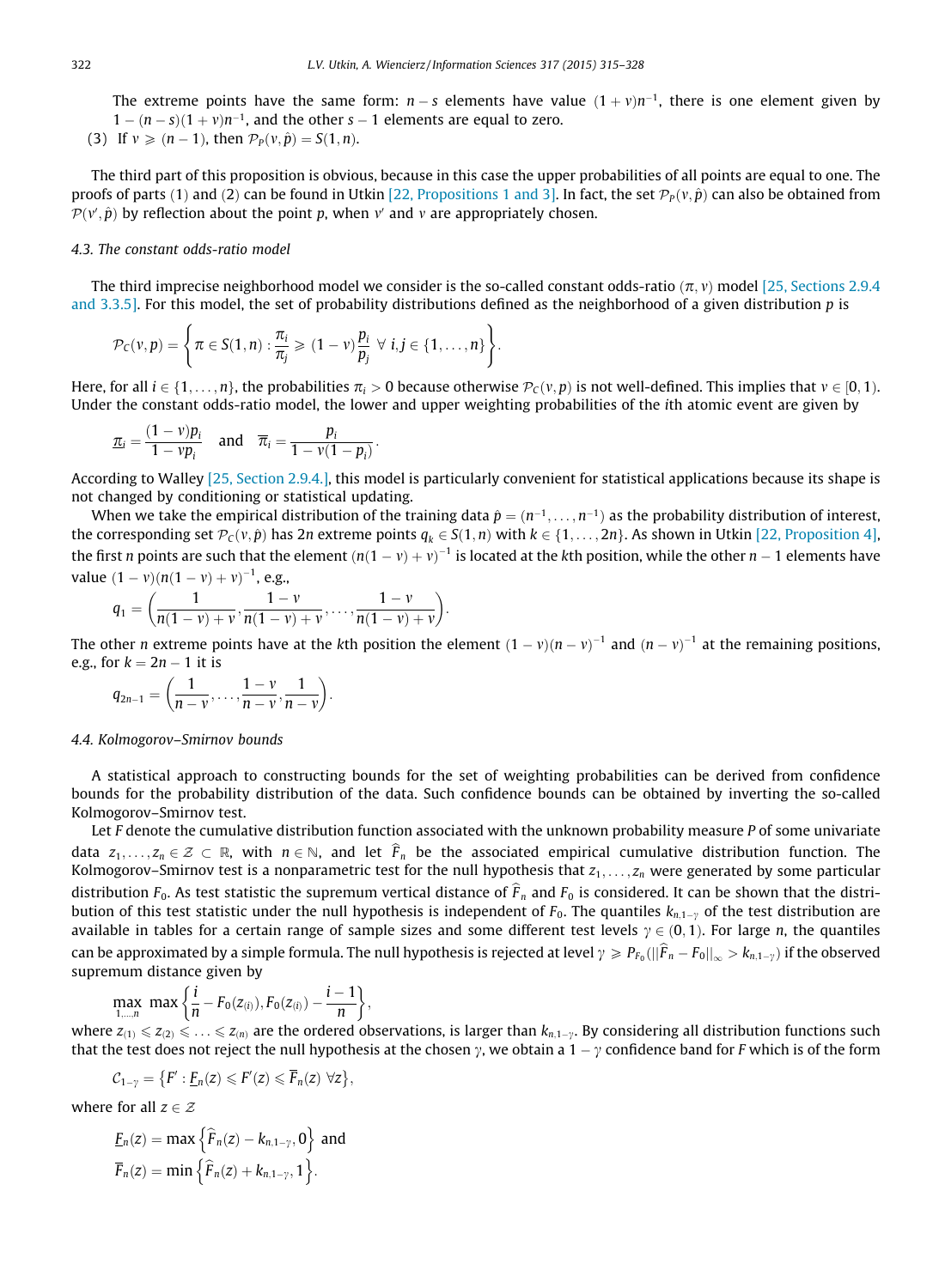It was shown in Utkin and Coolen [\[23, Section 5\]](#page-13-0) that it is possible to derive a set of probability mass functions  $\mathcal{P}_k(\gamma)$  from a confidence band of the type  $\mathcal{C}_{1-\gamma}.$  Moreover, they showed that the set  $\mathcal{P}_K(\gamma)$  is a convex subset of  $S(1,n)$  with  $s\binom{n}{S}$  $\sqrt{n}$ extreme

points, where  $s \in \mathbb{N}$  is determined from the condition

$$
nd_{n,1-\gamma}
$$

Every extreme point has s – 1 elements of size 0, one element taking the value  $(s-nd_{n,1-\gamma})(n(1-d_{n,1-\gamma}))^{-1}$ , and  $n-s$ elements of size  $(n(1-d_{n,1-\gamma}))^{-1}$ .

### 5. Numerical experiments

To study how well the proposed algorithms may solve practical problems, we conduct several numerical experiments. Thereby, we use weighted Support Vector Regression (SVR [\[18,20\]\)](#page-13-0) with absolute loss function and Gaussian kernel as regression estimator within the algorithms and we determine the set of weighting probabilities by means of the linear-vacuous mixture model. The corresponding set of weights has the same shape as the unit simplex and is also centered around the discrete uniform distribution, its extent being determined by the parameter  $v \in [0, 1]$ . The closer v is to one, the larger the set of weighting probabilities, allowing more extreme weights for individual observations. By contrast, for  $v = 0$ only the empirical distribution is contained in the set of weighting probabilities. In this case, the generalized algorithms reduce to standard SVR, while for  $v = 1$ , they equal their associated standard AdaBoost methods. We make different simulations to study the performance of the proposed regression methods for different choices of  $v \in [0, 1]$ , before we assess their practical performance on the basis of five real data sets from the UCI Machine Learning Repository [\[1\]](#page-13-0). As we argued before, the main goal of our proposed generalizations is to make the corresponding AdaBoost algorithms less prone to the problem of over-fitting. Therefore, we expect a better performance of the regression methods for  $v < 1$ .

From each of the (synthetic or real) data sets we randomly select two distinct subsets: a training data set of n examples to learn the model, and a test data set of n<sub>test</sub> instances to evaluate the performance of the algorithms. For the synthetic data, the performance is assessed by four different measures. On the one hand, we consider commonly used criteria based on the squared error loss, more precisely, the square roots of the Mean Square Prediction Error (RMSPE) and of the Mean Square Residual (RMSR), which are defined by

$$
RMSPE = \sqrt{\frac{\sum_{i=1}^{n_{test}} (f(x_i) - \hat{f}(x_i))^{2}}{n_{test}}}
$$
 and  

$$
RMSR = \sqrt{\frac{\sum_{i=1}^{n_{test}} (y_i - \hat{f}(x_i))^{2}}{n_{test}}}
$$
,

respectively, where f denotes the true function,  $\hat{f}$  is the function estimated by one of the proposed algorithms, and  $\hat{f}(x_i)$  is the predicted value of  $y_i$  for each  $i \in \{1, \ldots, n_{test}\}$ . Both measures are computed on the basis of the test data set in each simulation run. On the other hand, it seems reasonable to evaluate the goodness of the algorithms also by criteria based on the absolute loss, since within the algorithms the errors are evaluated by their (scaled) absolute values and moreover the configuration of SVR chosen here minimizes the absolute loss. Hence, in each simulation run, we additionally compute the Mean Absolute Prediction Error (MAPE) and the Mean Absolute Residual (MAR)

$$
MAPE = \frac{\sum_{i=1}^{n_{test}} |f(x_i) - \hat{f}(x_i)|}{n_{test}} \quad \text{and}
$$

$$
MAR = \frac{\sum_{i=1}^{n_{test}} |y_i - \hat{f}(x_i)|}{n_{test}}.
$$

As usual, the criteria values are finally averaged over the simulation runs. The smaller the values of the average error measures are, the better the corresponding regression method. Regarding the numerical examples analyzing real data, the RMSPE and the MAPE cannot be computed, because the true function f is unknown. Hence, in this case, we use only the overall RMSR and MAR obtained from repeatedly drawing training and test data sets.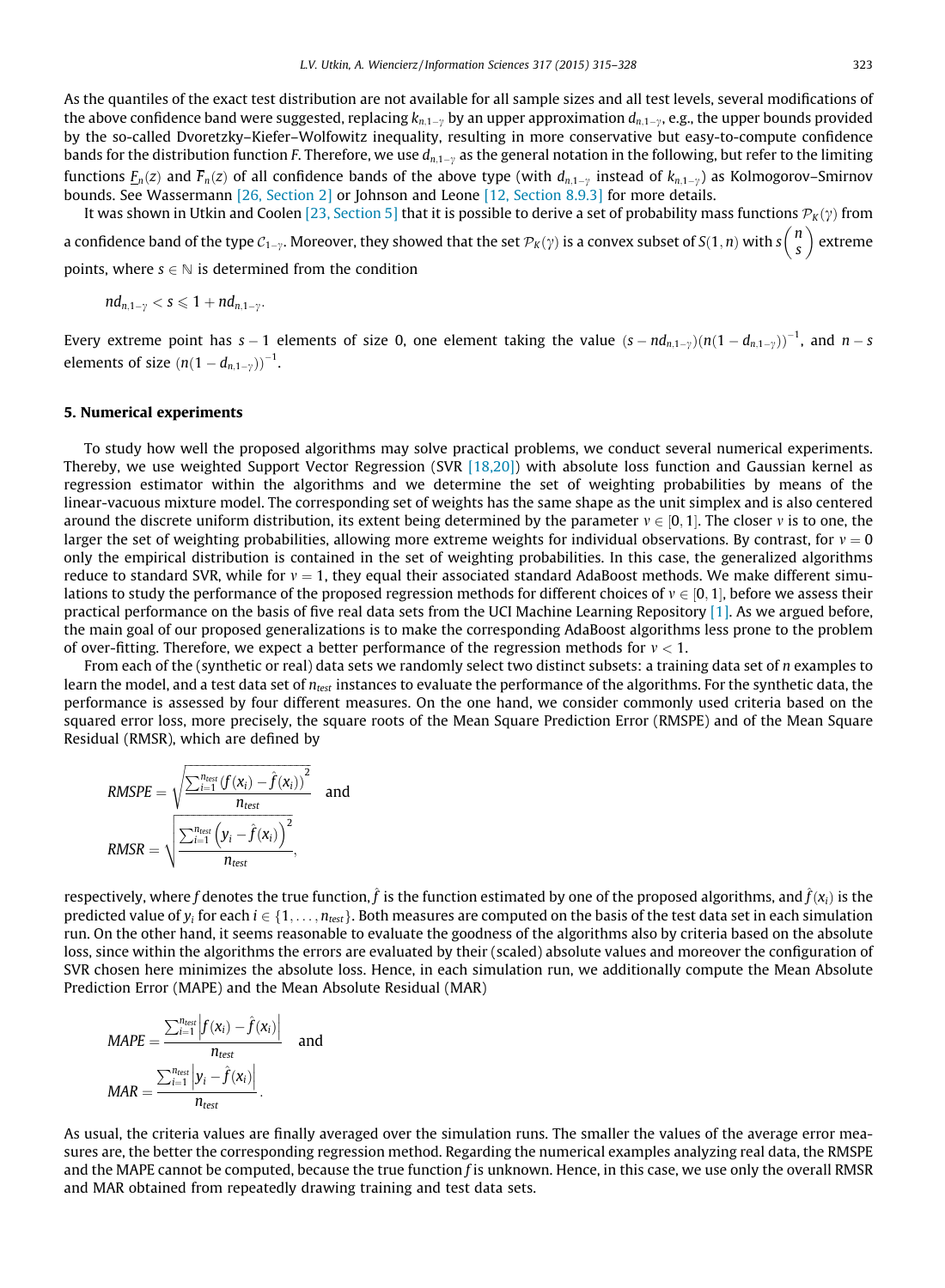# <span id="page-9-0"></span>5.1. Synthetic data

A major aim of analyzing synthetic data is to investigate how the parameter  $v$  of the linear-vacuous mixture model introduced in the previous section influences the performance of the regression methods based on the modified boosting algorithms. Therefore, we conduct the simulations for five different choices of v, namely  $v \in \{0, 0.25, 0.5, 0.75, 1\}$ . Recall that, when  $v = 1$  then  $\mathcal{P} = S(1, n)$ , and thus, we have the standard basic boosting algorithm on the one extreme of the v range, whereas  $\mathcal{P} = \{\hat{p}\}\$  for  $v = 0$ , which reduces the modified boosting algorithms to the standard SVR with identical weights of examples. Moreover, we want to obtain some evidence of whether the residual-based measures are in line with the prediction error measures.

In our simulations, we consider two different kinds of data sets. The first is generated according to the following setup. In each of 40 runs, we generate 200 examples  $(x_i, y_i) \in \mathbb{R}^2$  for all  $j \in \{1, \ldots, 200\}$  by

$$
x_j = 0.02(j - 1) - 2
$$
 and  

$$
y_j = \exp(-x_j^2) + 0.5\eta_j,
$$

where  $\eta_i$  is a random number drawn from the uniform distribution on the interval  $[-1, 1]$ . Similar data sets were formerly used [\[10\]](#page-13-0). From these 200 data points, we randomly draw a training data set and a distinct test data set. The number of training examples is  $n = 10$  and the number of testing examples  $n_{test} = 60$ . We then apply one of the proposed regression methods to the training data and obtain an estimate  $\hat{f}$  of the function f. Here, we set the number of iterations in the boosting algorithms to  $T = 20$  and consider  $v \in \{0, 0.25, 0.5, 0.75, 1\}$ . Finally, we compute the performance measures.

As a variant of this synthetic data set, we consider also an asymmetric noise. In contrast to the above case, we here generate the random errors according to the following rule: for all  $j \in \{1, \ldots, 200\}$ , we draw a random number  $a_i \in [0, 1]$ , then  $\eta_i$ is drawn from  $[-1, 1]$  if  $a_i < 0.7$  and from the interval  $[0, 4]$  if  $a_i \ge 0.7$ . All random numbers are generated according to uniform distributions on the corresponding intervals.

Table 1 shows the performance measures obtained by the modified AdaBoost.R2 algorithm for different values of the parameter v. The results indicate that the proposed regression method achieves the best results when the linear-vacuous model with  $v = 0.5$  is used to restrict the set of weighting probabilities. Table 2 shows the results for the data set with

| ν    | <b>RMSR</b> | <b>RMSPE</b> | <b>MAR</b> | <b>MAPE</b> |
|------|-------------|--------------|------------|-------------|
| 0.0  | 0.456       | 0.347        | 0.379      | 0.298       |
| 0.25 | 0.415       | 0.296        | 0.346      | 0.251       |
| 0.5  | 0.414       | 0.295        | 0.346      | 0.249       |
| 0.75 | 0.413       | 0.296        | 0.345      | 0.249       |
|      | 0.416       | 0.298        | 0.347      | 0.251       |
|      |             |              |            |             |

Table 2

Table 1

Performance of the modification of AdaBoost.R2 for different values of  $\nu$  adding the asymmetric noise.

Performance of the modification of AdaBoost.R2 for different values of m.

| v    | <b>RMSR</b> | <b>RMSPE</b> | <b>MAR</b> | <b>MAPE</b> |
|------|-------------|--------------|------------|-------------|
| 0.0  | 0.829       | 0.457        | 0.640      | 0.391       |
| 0.25 | 0.703       | 0.397        | 0.541      | 0.344       |
| 0.5  | 0.713       | 0.399        | 0.548      | 0.345       |
| 0.75 | 0.722       | 0.396        | 0.552      | 0.339       |
|      | 0.742       | 0.410        | 0.569      | 0.348       |
|      |             |              |            |             |

|--|--|

Performance of the modification of AdaBoost.RT for different values of  $v$ .

| v    | <b>RMSR</b> | <b>RMSPE</b> | <b>MAR</b> | <b>MAPE</b> |
|------|-------------|--------------|------------|-------------|
| 0.0  | 0.456       | 0.347        | 0.379      | 0.298       |
| 0.25 | 0.415       | 0.301        | 0.347      | 0.249       |
| 0.5  | 0.415       | 0.307        | 0.349      | 0.249       |
| 0.75 | 0.424       | 0.317        | 0.356      | 0.258       |
|      | 0.437       | 0.337        | 0.367      | 0.273       |
|      |             |              |            |             |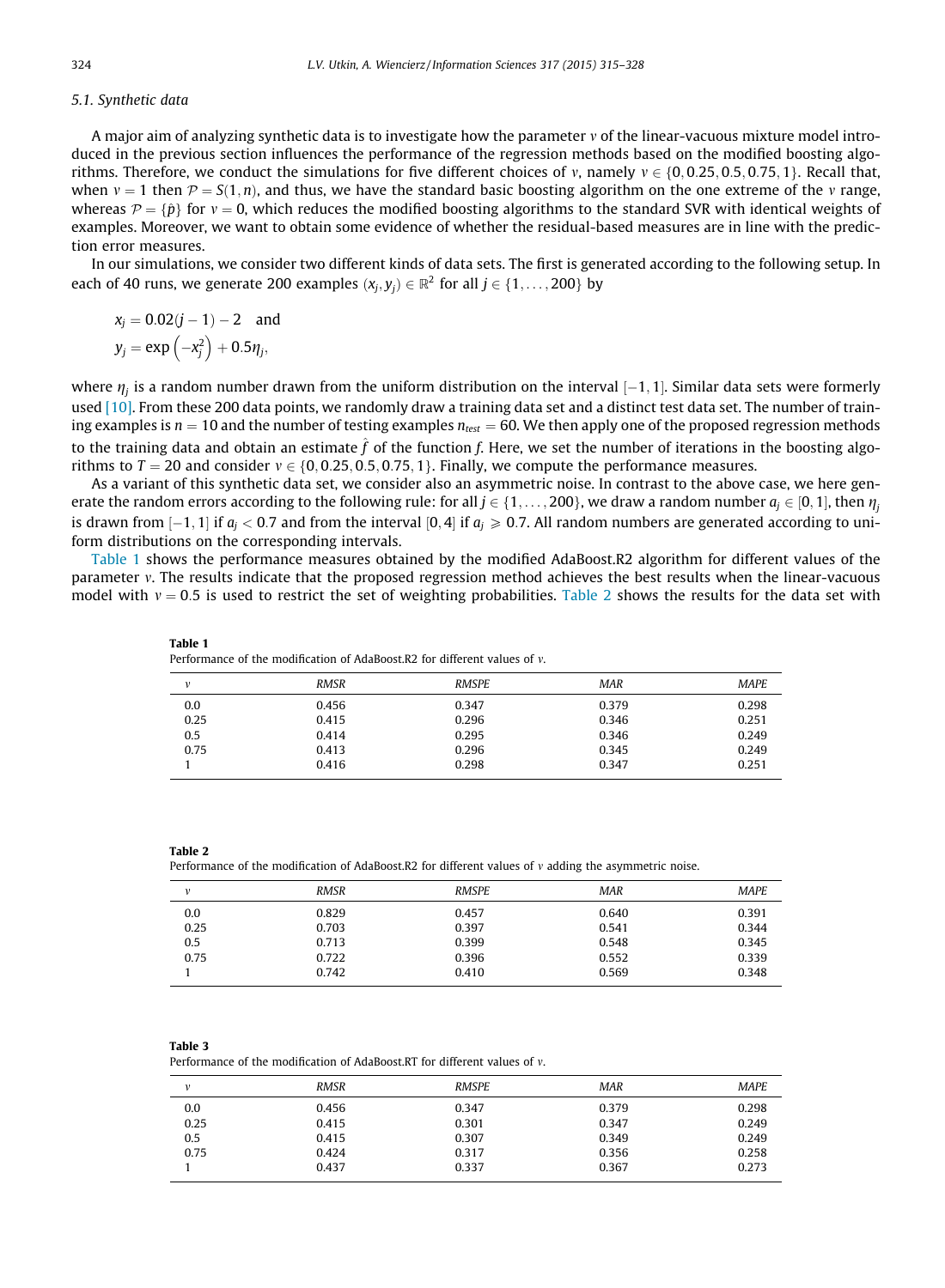|--|--|

Performance of the modification of AdaBoost.RT for different values of  $v$  adding the asymmetric noise.

|      | <b>RMSR</b> | <b>RMSPE</b> | <b>MAR</b> | <b>MAPE</b> |
|------|-------------|--------------|------------|-------------|
| 0.0  | 0.829       | 0.457        | 0.640      | 0.391       |
| 0.25 | 0.710       | 0.345        | 0.534      | 0.297       |
| 0.5  | 0.723       | 0.336        | 0.539      | 0.288       |
| 0.75 | 0.723       | 0.356        | 0.542      | 0.307       |
|      | 0.727       | 0.377        | 0.551      | 0.329       |

asymmetric errors. Here, according to all four performance measures, the best results are achieved for  $v = 0.25$ . The additional asymmetric noise produces some outliers which the standard AdaBoost.R2 tends to fit too well, because these points are assigned high weights. As the proposed modification of the algorithm restricts these weights, the problem of over-fitting is avoided.

Let us now analyze the simulation results for the modification of the AdaBoost.RT algorithm. The performance criteria in the case of the symmetric errors are shown in [Table 3](#page-9-0) and the situation with the additional asymmetric noise is presented in Table 4. For these analyses, we set the threshold to  $\tau = 0.5$  and set  $l = 2$  (see [Algorithm 4](#page-5-0)). For the modified AdaBoost.RT, all four criteria indicate that the value of v implying the best performance of the algorithm in both error scenarios is  $v = 0.25$ . Furthermore, we observe that the modification of AdaBoost.RT slightly outperforms the modification of AdaBoost.R2 in the second data settings, while this is reversed for the first.

Hence, in the analyses of the first type of synthetic data, the proposed modifications of the AdaBoost-based algorithms perform better than the original ones, corresponding to  $v = 1$ , and better than the standard SVR, corresponding to  $v = 0$ .

In addition to the above analyses, we will consider another synthetic data set, which is the well-known data set Friedman#1 [\[7\]](#page-13-0). In each of 40 simulation runs we generate 200 examples of 10 independent variables, which are uniformly distributed in the interval [0, 1]. Only 5 of these 10 variables are selected randomly and then used to produce the values of the output variable for all  $j \in \{1, \ldots, 200\}$  in the following way:

$$
y_j = 10\sin(\pi x_{j,1}x_{j,2}) + 20(x_{j,3} - 0.5)^2 + 10x_{j,4} + 5x_{j,5} + \eta_j,
$$

where  $\eta_i$  is a random variable drawn from a standard normal distribution. Here, we used 20 training examples and 40 test examples.

The performance measures obtained for the modification of AdaBoost.R2 are shown in Table 5 and the results for the modification of AdaBoost.RT with  $\tau = 0.1$  and  $l = 2$  are given in Table 6. Like for the second error scenario of the previously discussed synthetic data, we find that the modification of the AdaBoost.RT algorithm attains slightly lower average errors than the regression method based on the modification of AdaBoost.R2. Here, the value  $v = 0.5$  implies the best performance of both generalized algorithms. As before, all four criteria provide the same evidence, as expected with the average absolute errors being generally lower than the corresponding square error measures due to the chosen configuration of SVR.

For all the simulations, we set the maximum number T of iterations of the generalized boosting algorithms to 20. Of course, the performance of the regression methods could depend on this parameter because the more iterations there are the more often the algorithm can adapt the weights. To assess the sensitivity of our findings to our specific choice of T,

|      |             | Performance of the modification of AdaBoost.R2 for the Friedman#1 data for different values of $v$ . |            |             |
|------|-------------|------------------------------------------------------------------------------------------------------|------------|-------------|
| v    | <b>RMSR</b> | <b>RMSPE</b>                                                                                         | <b>MAR</b> | <b>MAPE</b> |
| 0.0  | 3.12        | 2.80                                                                                                 | 2.57       | 2.22        |
| 0.25 | 3.08        | 2.74                                                                                                 | 2.53       | 2.13        |
| 0.5  | 3.06        | 2.72                                                                                                 | 2.52       | 2.12        |
| 0.75 | 3.07        | 2.72                                                                                                 | 2.52       | 2.13        |
|      | 3.09        | 2.75                                                                                                 | 2.54       | 2.16        |

Table 6

Table 5

Performance of the modification of AdaBoost.RT for the Friedman#1 data for different values of  $v$ .

| $\mathbf{v}$ | <b>RMSR</b> | <b>RMSPE</b> | <b>MAR</b> | <b>MAPE</b> |
|--------------|-------------|--------------|------------|-------------|
| 0.0          | 3.12        | 2.80         | 2.57       | 2.22        |
| 0.25         | 3.08        | 2.75         | 2.53       | 2.19        |
| 0.5          | 2.96        | 2.63         | 2.41       | 2.03        |
| 0.75         | 2.98        | 2.63         | 2.44       | 2.05        |
|              | 3.07        | 2.71         | 2.47       | 2.11        |
|              |             |              |            |             |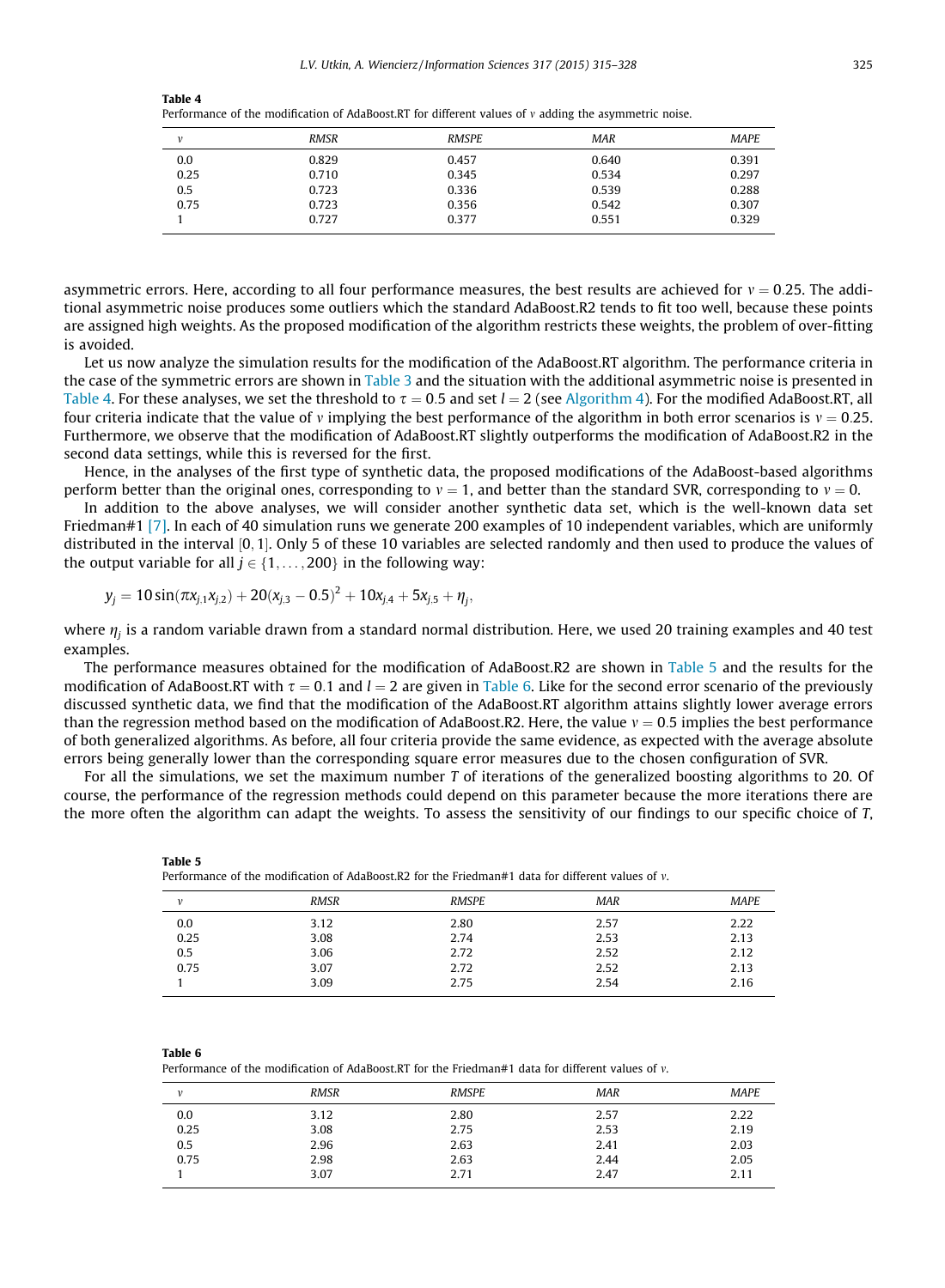# Table 7

RMSR for the Friedman#1 data for different T.

| <b>CONTRACTOR</b>                      | 20   | 40   | 80   | 160  |
|----------------------------------------|------|------|------|------|
| Standard AdaBoost.R2                   | 3.09 | 3.09 | 3.09 | 3.09 |
| Generalized AdaBoost.R2 with $v = 0.5$ | 3.06 | 3.06 | 3.06 | 3.06 |
| Standard AdaBoost.RT                   | 3.07 | 3.12 | 3.14 | 3.14 |
| Generalized AdaBoost.RT with $v = 0.5$ | 2.96 | 2.95 | 2.94 | 2.94 |

#### Table 8

RMSPE for the Friedman#1 data for different T.

|                                        | 20   | 40   | 80   | 160  |
|----------------------------------------|------|------|------|------|
| Standard AdaBoost.R2                   | 2.75 | 2.75 | 2.75 | 2.75 |
| Generalized AdaBoost.R2 with $v = 0.5$ | 2.72 | 2.72 | 2.72 | 2.72 |
| Standard AdaBoost.RT                   | 2.71 | 2.75 | 2.77 | 2.77 |
| Generalized AdaBoost.RT with $v = 0.5$ | 2.63 | 2.62 | 2.62 | 2.62 |

#### Table 9

MAR for the Friedman#1 data for different T.

|                                        | 20   | 40   | 80   | 160  |
|----------------------------------------|------|------|------|------|
| Standard AdaBoost.R2                   | 2.54 | 2.54 | 2.54 | 2.54 |
| Generalized AdaBoost.R2 with $v = 0.5$ | 2.52 | 2.52 | 2.52 | 2.52 |
| Standard AdaBoost.RT                   | 2.47 | 2.51 | 2.54 | 2.54 |
| Generalized AdaBoost.RT with $v = 0.5$ | 2.41 | 2.41 | 2.41 | 2.41 |

#### Table 10

MAPE for the Friedman#1 data for different T.

|                                        | 20   | 40   | 80   | 160  |
|----------------------------------------|------|------|------|------|
| Standard AdaBoost.R2                   | 2.16 | 2.16 | 2.16 | 2.16 |
| Generalized AdaBoost.R2 with $v = 0.5$ | 2.12 | 2.12 | 2.12 | 2.12 |
| Standard AdaBoost.RT                   | 2.11 | 2.15 | 2.19 | 2.19 |
| Generalized AdaBoost.RT with $v = 0.5$ | 2.03 | 2.02 | 2.01 | 2.01 |

we consider additional simulations for the Friedman#1 data set with different maximum numbers of iterations, namely,  $T \in \{20, 40, 80, 160\}$ . Thereby, we consider the generalized algorithms for  $v = 0.5$  and compare them with their standard AdaBoost counterparts. The results are displayed in Tables 7–10.

We observe that the performance of the generalized algorithms is stable over all the choices of T. Moreover, they outperform their standard versions in all cases. For the standard AdaBoost.RT algorithm, it can be observed that the performance even tends to deteriorate as T gets larger. This could be due to the fact that, in contrast to the standard AdaBoost.R2 algorithm, this algorithm does not have a stopping rule.

# 5.2. Real data

In addition to the simulations, we evaluate the performance of the proposed regression methods on the basis of five publicly available data sets from the UCI Machine Learning Repository [\[1\]](#page-13-0): Slump Test [\[28\]](#page-13-0), Concrete [\[27\]](#page-13-0), Wine Quality [\[3\],](#page-13-0) Energy Efficiency  $[21]$ , and Yacht Hydrodynamics  $[9]$ . The Slump Test data set contains 103 data points. There are seven input variables characterizing the slump flow of concrete and three output variables in the data set. Here, we use only the third output variable: 28-day compressive strength. In the Concrete data set there are 1030 data points characterizing the concrete compressive strength as a highly nonlinear function of age and ingredients, including cement, blast furnace slag, fly ash, water, etc. There are eight input variables and one output variable, namely the concrete compressive strength. The Wine Quality data set contains 1599 examples of red wine and 4898 examples of white wine, for which eleven physicochemical characteristics such as alcohol content or residual sugar are recorded. The output variable is the sensory quality of the wine measured on a discrete scale between 0 (very bad) and 10 (excellent). Here, we focus on the subset concerning the red wine. In the Energy Efficiency data set, there are 768 data points corresponding to building shapes characterized by eight real-valued features, which are considered to predict the heating and the cooling load, respectively, of the buildings.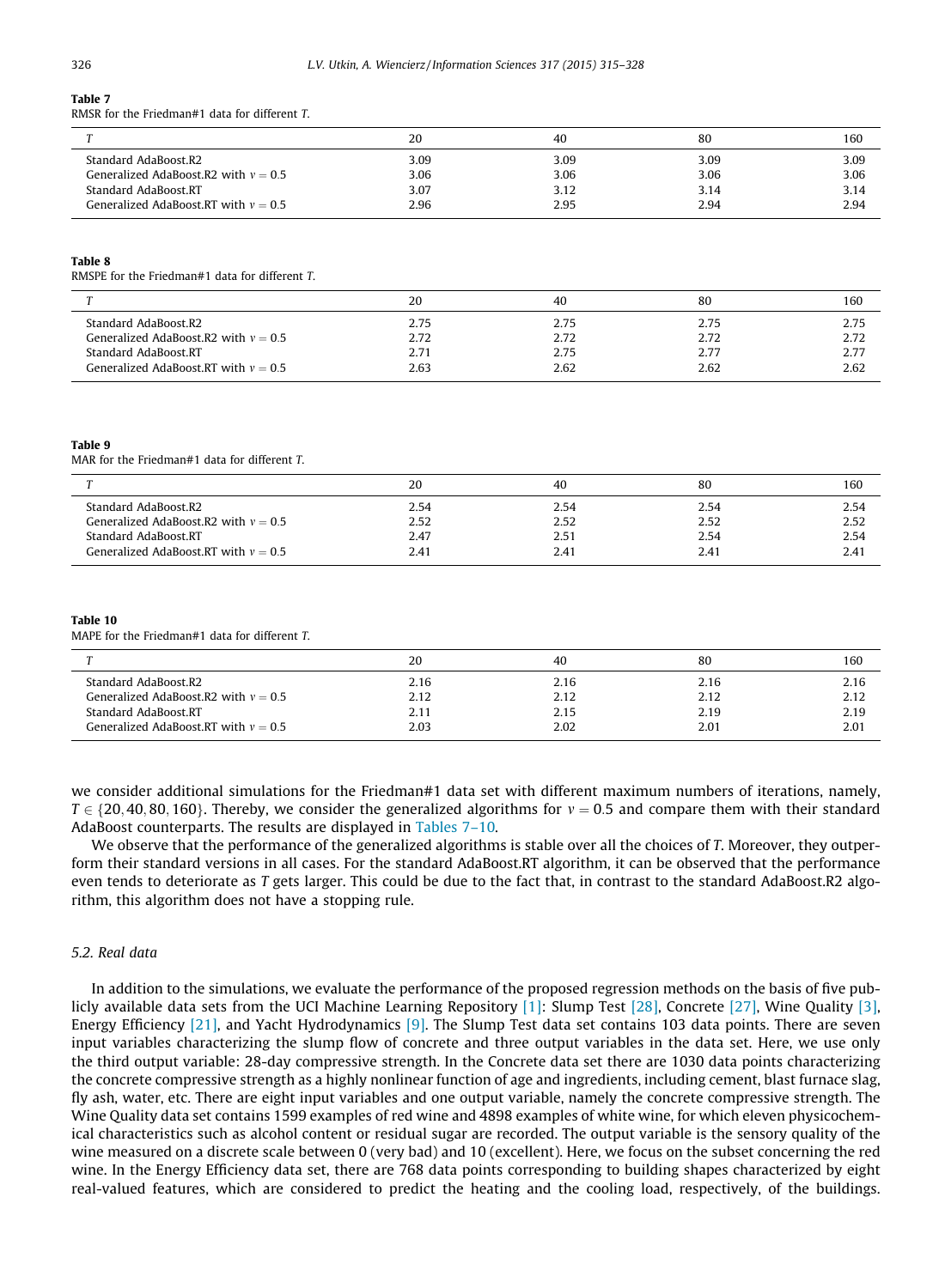#### Table 11

RMSR for the UCI data sets by using AdaBoost.R2 with different  $v$ .

|                     |       | 0.25  | 0.5   | 0.75  |       |
|---------------------|-------|-------|-------|-------|-------|
| Slump test          | 9.08  | 8.79  | 8.75  | 8.85  | 9.08  |
| Concrete data       | 27.0  | 16.7  | 16.6  | 16.8  | 17.0  |
| Wine quality        | 0.878 | 0.850 | 0.837 | 0.838 | 0.845 |
| Energy efficiency   | 10.40 | 9.90  | 9.88  | 10.10 | 10.10 |
| Yacht hydrodynamics | 16.8  | 16.2  | 15.9  | 16.3  | 16.4  |

#### Table 12

MAR for the UCI data sets by using AdaBoost.R2 with different  $v$ .

|                     |       | 0.25  | 0.5   | 0.75  |       |
|---------------------|-------|-------|-------|-------|-------|
| Slump test          | 6.37  | 6.38  | 6.39  | 6.37  | 6.37  |
| Concrete data       | 13.5  | 13.5  | 13.5  | 13.5  | 13.5  |
| Wine quality        | 0.696 | 0.691 | 0.688 | 0.686 | 0.695 |
| Energy efficiency   | 8.63  | 8.43  | 8.43  | 8.56  | 8.60  |
| Yacht hydrodynamics | 9.60  | 9.50  | 9.60  | 9.60  | 9.52  |
|                     |       |       |       |       |       |

#### Table 13

RMSR for the UCI data sets by using AdaBoost.RT with different  $v$ .

|                     |       |       | 0.25  | 0.5   | 0.75  |       |
|---------------------|-------|-------|-------|-------|-------|-------|
| Slump test          | 0.08  | 9.14  | 8.74  | 8.51  | 8.48  | 8.75  |
| Concrete data       | 0.3   | 32.1  | 16.8  | 16.9  | 17.1  | 17.1  |
| Wine quality        | 0.05  | 0.831 | 0.829 | 0.826 | 0.829 | 0.829 |
| Energy efficiency   | 0.1   | 10.60 | 10.00 | 9.81  | 9.69  | 9.73  |
| Yacht hydrodynamics | 0.025 | 16.8  | 16.7  | 16.5  | 16.2  | 16.3  |

#### Table 14

MAR for the UCI data sets by using AdaBoost.RT with different  $v$ .

|                     |       |       | 0.25  | 0.5   | 0.75  |       |
|---------------------|-------|-------|-------|-------|-------|-------|
| Slump test          | 0.08  | 6.37  | 6.34  | 6.46  | 6.76  | 7.36  |
| Concrete data       | 0.3   | 13.5  | 13.4  | 13.5  | 13.5  | 13.6  |
| Wine quality        | 0.05  | 0.688 | 0.688 | 0.688 | 0.688 | 0.688 |
| Energy efficiency   | 0.1   | 8.76  | 8.38  | 8.30  | 8.26  | 8.46  |
| Yacht hydrodynamics | 0.025 | 9.78  | 9.34  | 9.38  | 9.48  | 9.64  |

Here, we consider only the heating load as dependent variable. Finally, the Yacht Hydrodynamics data set contains 308 data points used to predict the hydrodynamic performance of sailing yachts from six features measuring their dimensions and velocity.

We analyze all data sets with the proposed generalized algorithms, again for different choices of  $v \in \{0, 0.25, 0.5, 0.75, 1\}$ and with  $T = 20$ . To evaluate the average residual error measures, RMSR and MAR, we perform a cross-validation with 100 repetitions, where in each run, we randomly select  $n = 40$  training data and  $n_{\text{test}} = 40$  test data. Since the results shown in the previous subsection indicate that all four performance measures point into the same direction, we have no concerns about relying only on the residual error measures here.

The results of the computations for the modified AdaBoost.R2 method are given in Tables 11 and 12, while the performance criteria for the generalized AdaBoost.RT algorithm with  $l = 2$  are displayed in Tables 13 and 14.

The obtained figures confirm the results of the simulations and indicate a superior fit of the proposed regression methods for  $v \in \{0.25, 0.5, 0.75\}$ , the evidence provided by the RMSR being the most clear. Thus, if the mixture probability v is neither too small nor too big, both modified algorithms perform better than their basic counterparts (corresponding to  $y = 1$ ) and standard SVR (corresponding to  $v = 0$ ). As the results of the numerical examples indicate that the value of v does indeed affect the performance of the proposed algorithms, in a practical setting, the choice of this parameter should be made very carefully, e.g., on the basis of a cross-validation scheme.

# 6. Conclusion

We proposed generalizations of two ensemble-based boosting algorithms for regression where the unit simplex for the weights of the instances is restricted to a smaller set of weighting probabilities. This smaller set is obtained by imprecise